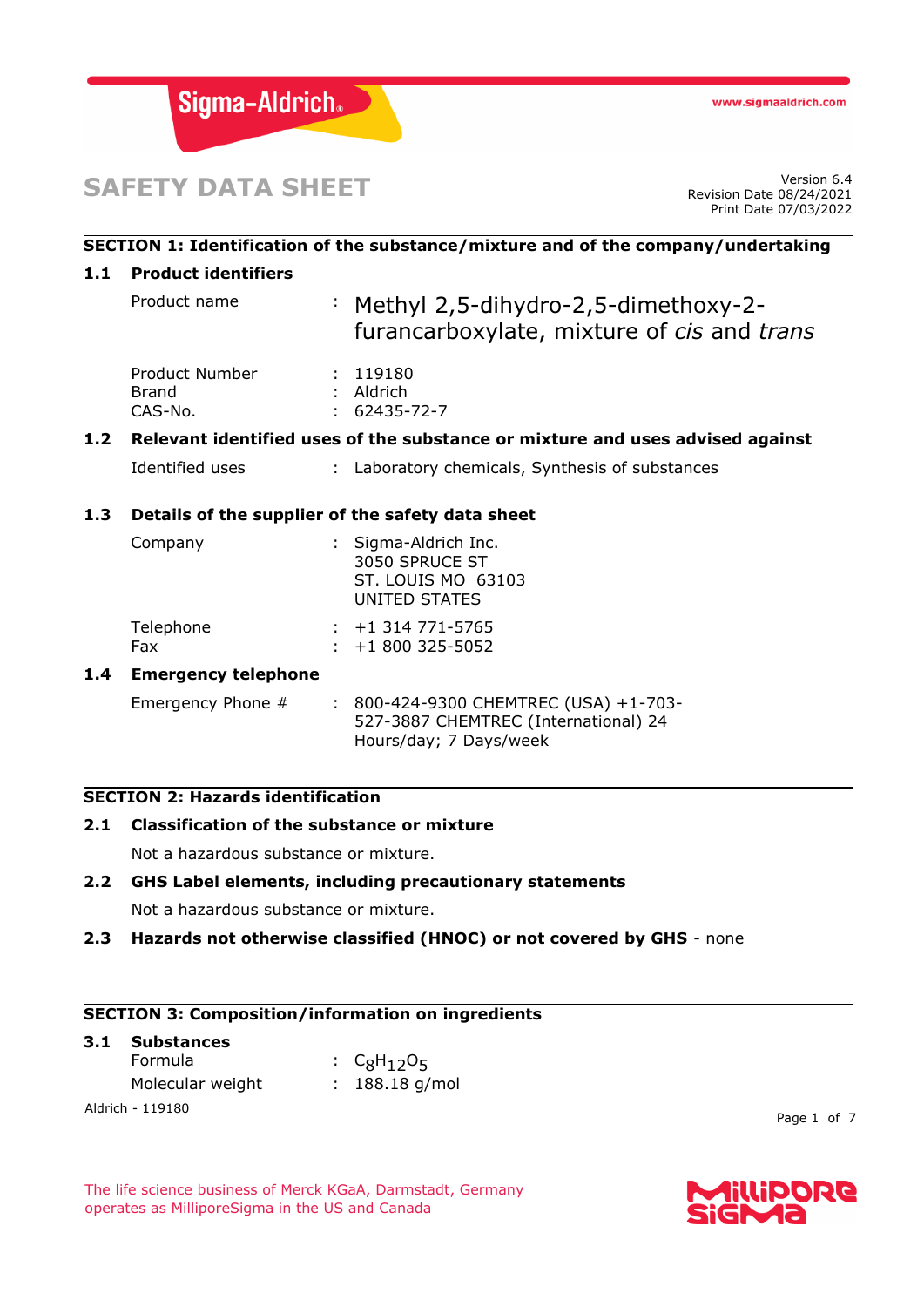| CAS-No. | $: 62435 - 72 - 7$ |
|---------|--------------------|
| EC-No.  | $: 263 - 540 - 8$  |

No components need to be disclosed according to the applicable regulations.

# **SECTION 4: First aid measures**

## **4.1 Description of first-aid measures**

### **If inhaled**

If breathed in, move person into fresh air. If not breathing, give artificial respiration.

### **In case of skin contact**

Wash off with soap and plenty of water.

#### **In case of eye contact**

Flush eyes with water as a precaution.

### **If swallowed**

Never give anything by mouth to an unconscious person. Rinse mouth with water.

- **4.2 Most important symptoms and effects, both acute and delayed** The most important known symptoms and effects are described in the labelling (see section 2.2) and/or in section 11
- **4.3 Indication of any immediate medical attention and special treatment needed** No data available

# **SECTION 5: Firefighting measures**

### **5.1 Extinguishing media**

# **Suitable extinguishing media**

Use water spray, alcohol-resistant foam, dry chemical or carbon dioxide.

- **5.2 Special hazards arising from the substance or mixture** Carbon oxides
- **5.3 Advice for firefighters** Wear self-contained breathing apparatus for firefighting if necessary.
- **5.4 Further information** No data available

#### **SECTION 6: Accidental release measures**

- **6.1 Personal precautions, protective equipment and emergency procedures** Avoid breathing vapors, mist or gas. For personal protection see section 8.
- **6.2 Environmental precautions** No special environmental precautions required.
- **6.3 Methods and materials for containment and cleaning up** Keep in suitable, closed containers for disposal.

Aldrich - 119180

Page 2 of 7

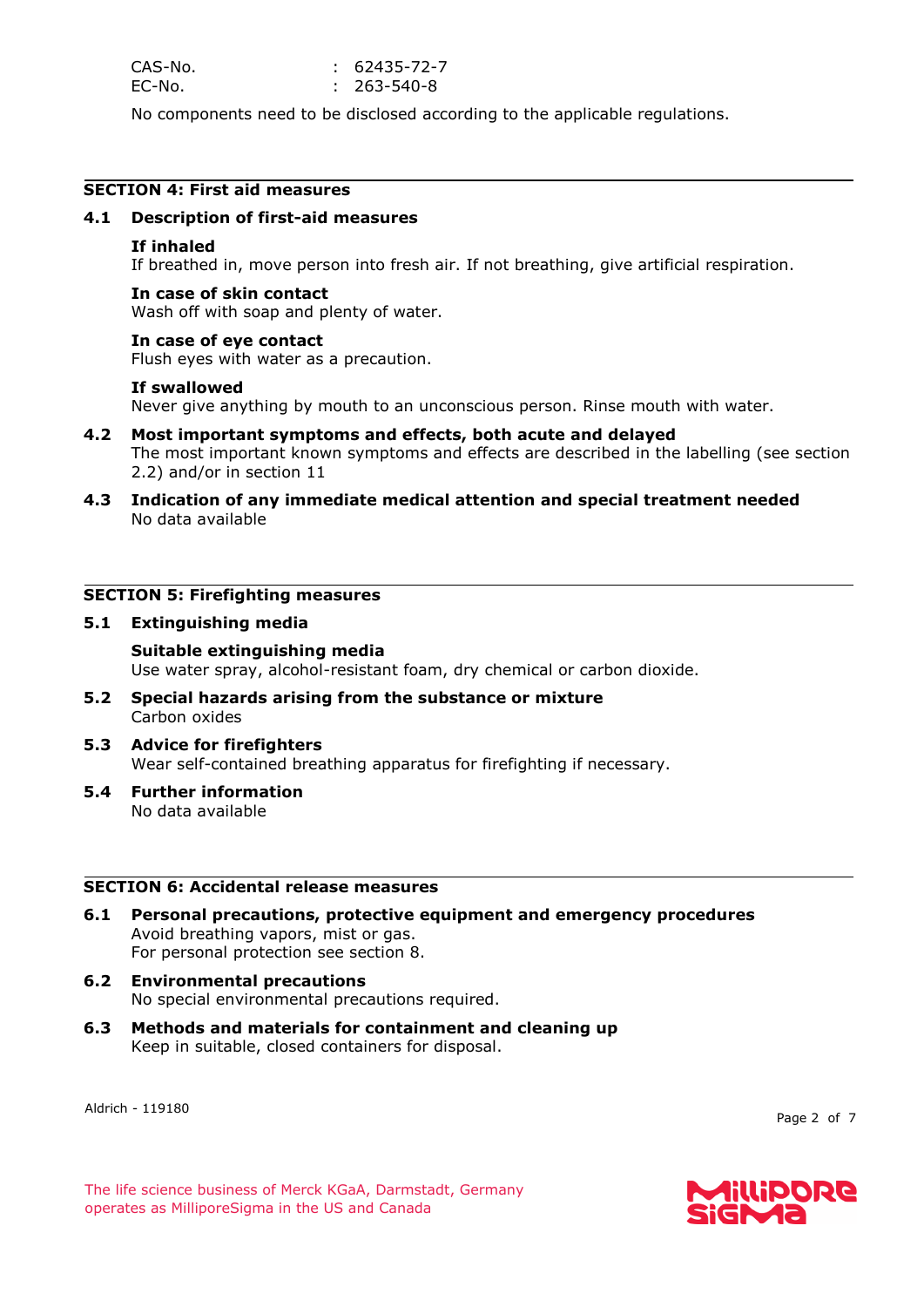## **SECTION 7: Handling and storage**

**7.1 Precautions for safe handling** For precautions see section 2.2.

## **7.2 Conditions for safe storage, including any incompatibilities**

### **Storage conditions**

Keep container tightly closed in a dry and well-ventilated place.

#### **Storage class**

Storage class (TRGS 510): 10: Combustible liquids

### **7.3 Specific end use(s)**

Apart from the uses mentioned in section 1.2 no other specific uses are stipulated

#### **SECTION 8: Exposure controls/personal protection**

#### **8.1 Control parameters**

**Ingredients with workplace control parameters** Contains no substances with occupational exposure limit values.

### **8.2 Exposure controls**

#### **Appropriate engineering controls** General industrial hygiene practice.

# **Personal protective equipment**

## **Eye/face protection**

Use equipment for eye protection tested and approved under appropriate government standards such as NIOSH (US) or EN 166(EU).

#### **Skin protection**

Handle with gloves. Gloves must be inspected prior to use. Use proper glove removal technique (without touching glove's outer surface) to avoid skin contact with this product. Dispose of contaminated gloves after use in accordance with applicable laws and good laboratory practices. Wash and dry hands.

#### **Body Protection**

Impervious clothing, The type of protective equipment must be selected according to the concentration and amount of the dangerous substance at the specific workplace.

#### **Respiratory protection**

Respiratory protection not required. For nuisance exposures use type OV/AG (US) or type ABEK (EU EN 14387) respirator cartridges. Use respirators and components tested and approved under appropriate government standards such as NIOSH (US) or CEN (EU).

# **Control of environmental exposure**

No special environmental precautions required.

Aldrich - 119180

Page 3 of 7

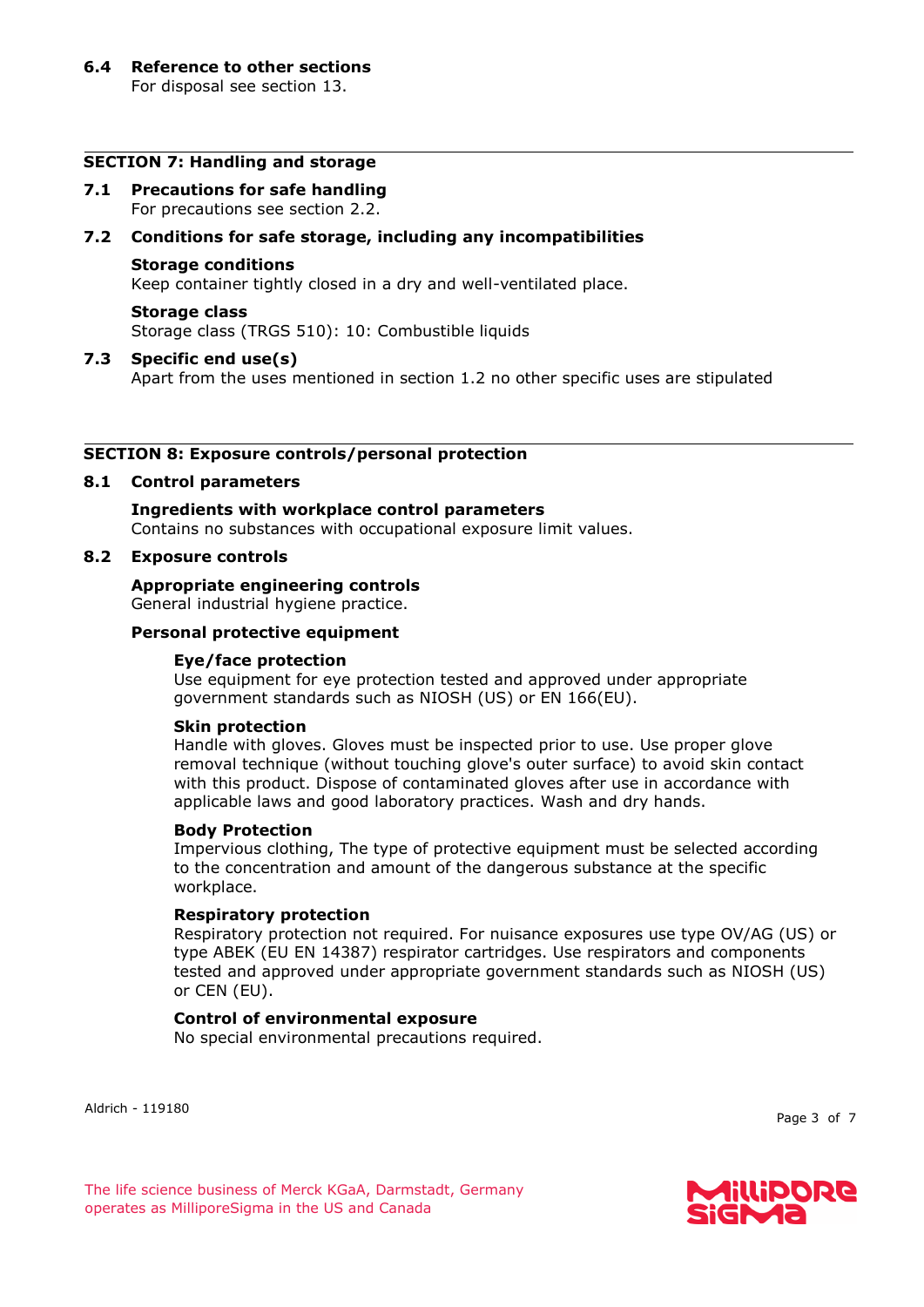# **SECTION 9: Physical and chemical properties**

# **9.1 Information on basic physical and chemical properties**

| a)                              | Appearance                                         | Form: liquid                               |  |  |
|---------------------------------|----------------------------------------------------|--------------------------------------------|--|--|
| b)                              | Odor                                               | No data available                          |  |  |
| c)                              | Odor Threshold                                     | No data available                          |  |  |
| d)                              | pH                                                 | No data available                          |  |  |
| e)                              | Melting<br>point/freezing point                    | No data available                          |  |  |
| f)                              | Initial boiling point<br>and boiling range         | 118 - 121 °C 244 - 250 °F at 16 hPa - lit. |  |  |
| g)                              | Flash point                                        | 104.00 °C (219.20 °F) - closed cup         |  |  |
| h)                              | Evaporation rate                                   | No data available                          |  |  |
| i)                              | Flammability (solid,<br>gas)                       | No data available                          |  |  |
| j)                              | Upper/lower<br>flammability or<br>explosive limits | No data available                          |  |  |
| k)                              | Vapor pressure                                     | No data available                          |  |  |
| $\vert$ )                       | Vapor density                                      | No data available                          |  |  |
| m)                              | Density                                            | 1.175 g/mL at 25 °C (77 °F) - lit.         |  |  |
|                                 | Relative density                                   | No data available                          |  |  |
| n)                              | Water solubility                                   | No data available                          |  |  |
| o)                              | Partition coefficient:<br>n-octanol/water          | No data available                          |  |  |
| p)                              | Autoignition<br>temperature                        | No data available                          |  |  |
| q)                              | Decomposition<br>temperature                       | No data available                          |  |  |
| r)                              | Viscosity                                          | No data available                          |  |  |
| s)                              | <b>Explosive properties</b>                        | No data available                          |  |  |
| t)                              | Oxidizing properties                               | No data available                          |  |  |
| <b>Other safety information</b> |                                                    |                                            |  |  |

No data available

# **SECTION 10: Stability and reactivity**

#### **10.1 Reactivity**

**9.2 Other safety information**

No data available

# **10.2 Chemical stability**

Stable under recommended storage conditions.

Aldrich - 119180

Page 4 of 7

The life science business of Merck KGaA, Darmstadt, Germany operates as MilliporeSigma in the US and Canada

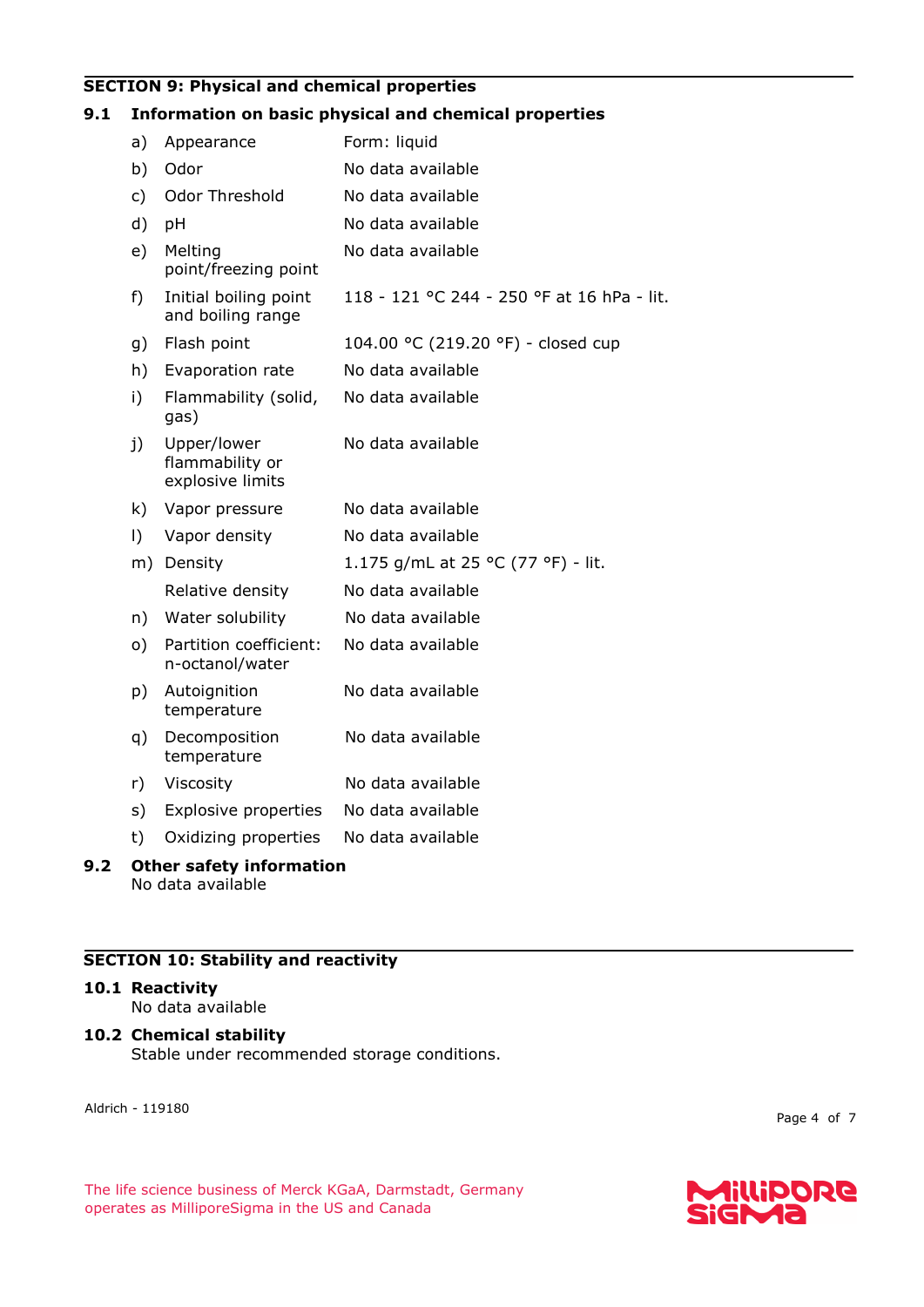- **10.3 Possibility of hazardous reactions** No data available
- **10.4 Conditions to avoid** No data available
- **10.5 Incompatible materials** Strong oxidizing agents, acids, Strong reducing agents, Strong bases
- **10.6 Hazardous decomposition products** In the event of fire: see section 5

## **SECTION 11: Toxicological information**

### **11.1 Information on toxicological effects**

#### **Acute toxicity**

Oral: No data available Inhalation: No data available Dermal: No data available No data available

**Skin corrosion/irritation** No data available

**Serious eye damage/eye irritation** No data available

**Respiratory or skin sensitization** No data available

**Germ cell mutagenicity** No data available

## **Carcinogenicity**

- IARC: No ingredient of this product present at levels greater than or equal to 0.1% is identified as probable, possible or confirmed human carcinogen by IARC.
- ACGIH: No ingredient of this product present at levels greater than or equal to 0.1% is identified as a carcinogen or potential carcinogen by ACGIH.
- NTP: No ingredient of this product present at levels greater than or equal to 0.1% is identified as a known or anticipated carcinogen by NTP.
- OSHA: No component of this product present at levels greater than or equal to 0.1% is on OSHA's list of regulated carcinogens.

#### **Reproductive toxicity** No data available

No data available

**Specific target organ toxicity - single exposure** No data available

**Specific target organ toxicity - repeated exposure** No data available

**Aspiration hazard** No data available

Aldrich - 119180

Page 5 of 7

The life science business of Merck KGaA, Darmstadt, Germany operates as MilliporeSigma in the US and Canada

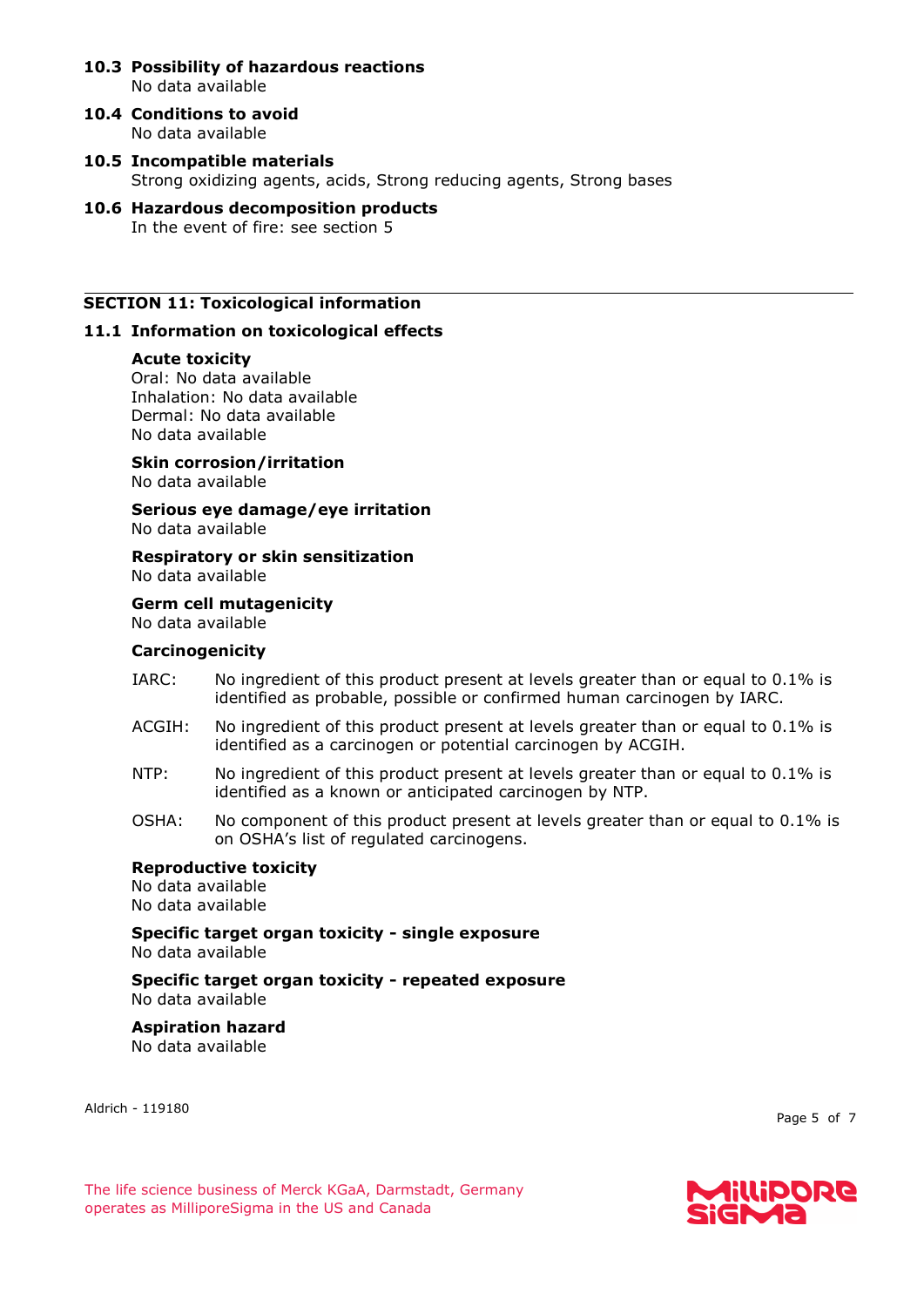# **11.2 Additional Information**

No data available

# **SECTION 12: Ecological information**

# **12.1 Toxicity**

No data available

- **12.2 Persistence and degradability** No data available
- **12.3 Bioaccumulative potential** No data available
- **12.4 Mobility in soil** No data available
- **12.5 Results of PBT and vPvB assessment** PBT/vPvB assessment not available as chemical safety assessment not required/not conducted
- **12.6 Other adverse effects** No data available

# **SECTION 13: Disposal considerations**

# **13.1 Waste treatment methods**

### **Product**

Offer surplus and non-recyclable solutions to a licensed disposal company.

#### **Contaminated packaging**

Dispose of as unused product.

# **SECTION 14: Transport information**

# **DOT (US)**

Not dangerous goods

# **IMDG**

Not dangerous goods

#### **IATA** Not dangerous goods

# **Further information**

Not classified as dangerous in the meaning of transport regulations.

# **SECTION 15: Regulatory information**

# **SARA 302 Components**

Aldrich - 119180

Page 6 of 7